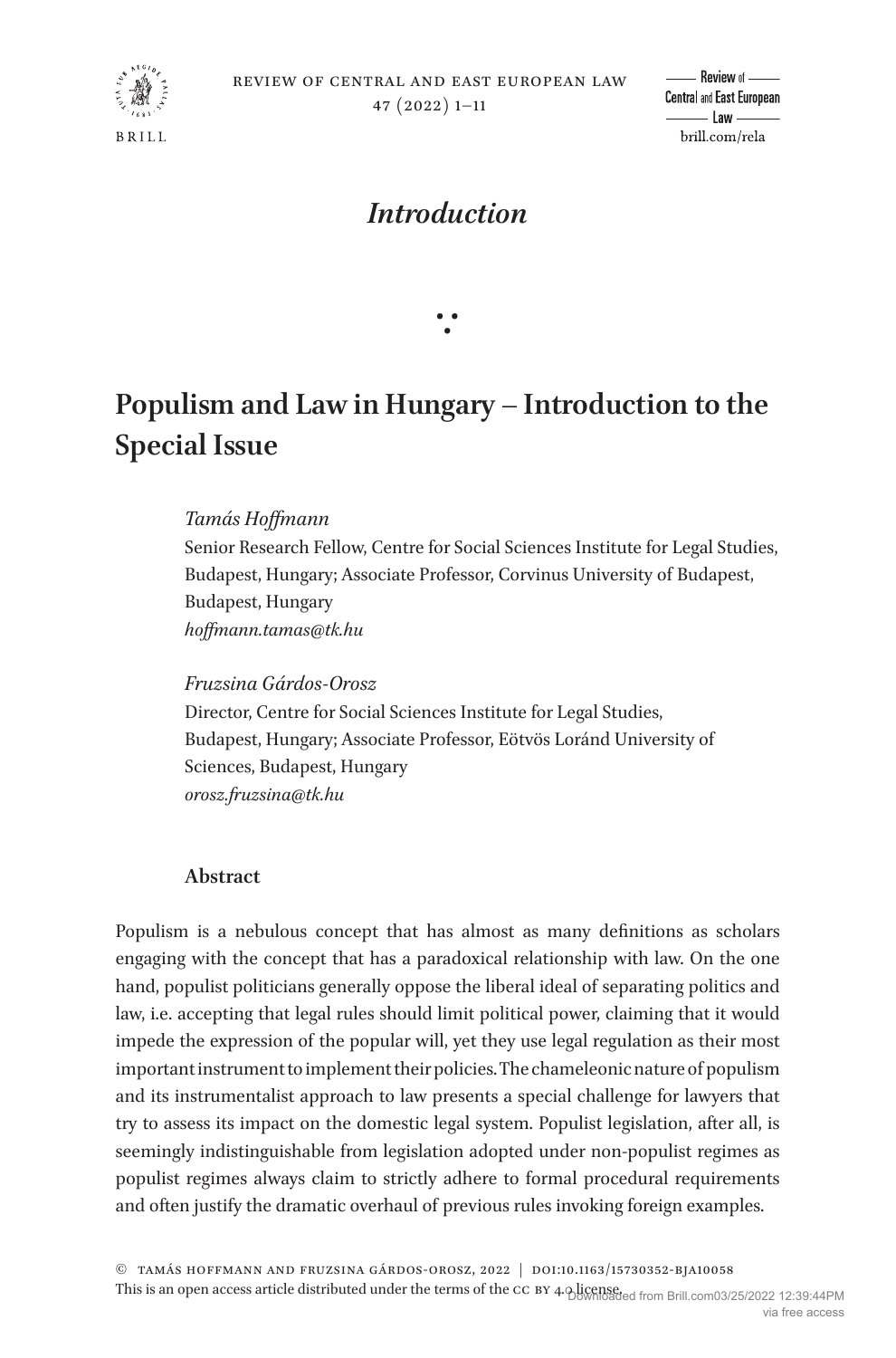Hungary is a perfect litmus test for the examination of legal changes under populist leaders, because in 2010 the right-wing Fidesz-Kdnp party coalition won two-thirds majority in Parliament – a self-described "revolution in the voting booths" -, which gave it the power to completely overhaul the Hungarian legal system, even changing the constitution. In the past 10 years, virtually every significant branch of Hungarian law was recodified, adopting inter alia new criminal, civil, administrative and labor codes. The authors of this special issue attempted to analyze some of the most pertinent changes, in the field of constitutional law, adjudication, tax law, labor law, criminal regulation and asylum legislation.

#### **Keywords**

populism – law – Hungary – adjudication – constitutional law – labor law – tax law – criminal law – migration

#### **1 Populism and Law – A General Assessment**

Populism is a nebulous concept that has almost as many definitions as scholars engaging with the concept. It has been defined *inter alia* as an ideology,<sup>[1](#page-1-0)</sup> a thin ideology,<sup>2</sup> a style of political communication,<sup>3</sup> as leadership style,<sup>4</sup> or a political strategy[.5](#page-1-4) The most well-known recent formulation construes it as "a thin-centered ideology that considers society to be ultimately separated into two homogeneous and antagonistic camps, 'the pure people' versus 'the corrupt elite,' and which argues that politics should be an expression of the *volonté générale* (general will) of the people…["6](#page-1-5)

<span id="page-1-0"></span><sup>1</sup> Donald MacRae, "Populism as an Ideology," in Ghita Ionescu and Ernest Gellner (eds.), *Populism. Its Meanings and Characteristics* (Weidenfeld and Nicolson, London, UK, 1969), 153–165.

<span id="page-1-1"></span><sup>2</sup> Margaret Canovan, "Taking Politics to the People: Populism as the Ideology of Democracy," in Yves Mény and Yves Surel (eds.), *Democracies and the Populist Challenge* (Palgrave Macmillan, Basingstoke, UK, 2002), 25–44.

<span id="page-1-2"></span><sup>3</sup> Michael Kazin, *The Populist Persuasion* (Cornell University Press, Ithaca, US, 1995).

<span id="page-1-3"></span><sup>4</sup> Torcuato Di Tella, "Populism and Reform in Latin America?" in Claudio Veliz (ed*.)*, *Obstacles to Change in Latin America* (Oxford University Press, Oxford, UK, 1965), 47–74.

<span id="page-1-4"></span><sup>5</sup> Kurt Weyland, "Clarifying a Contested Concept: Populism in the Study of Latin American Politics," 34(1) *Comparative Politics* (2001), 1–22.

<span id="page-1-5"></span><sup>6</sup> Cas Mudde and Cristóbal Rovira Kaltwasser, *Populism: A Very Short Introduction* (Oxford University Press, Oxford, UK, 2017), 6.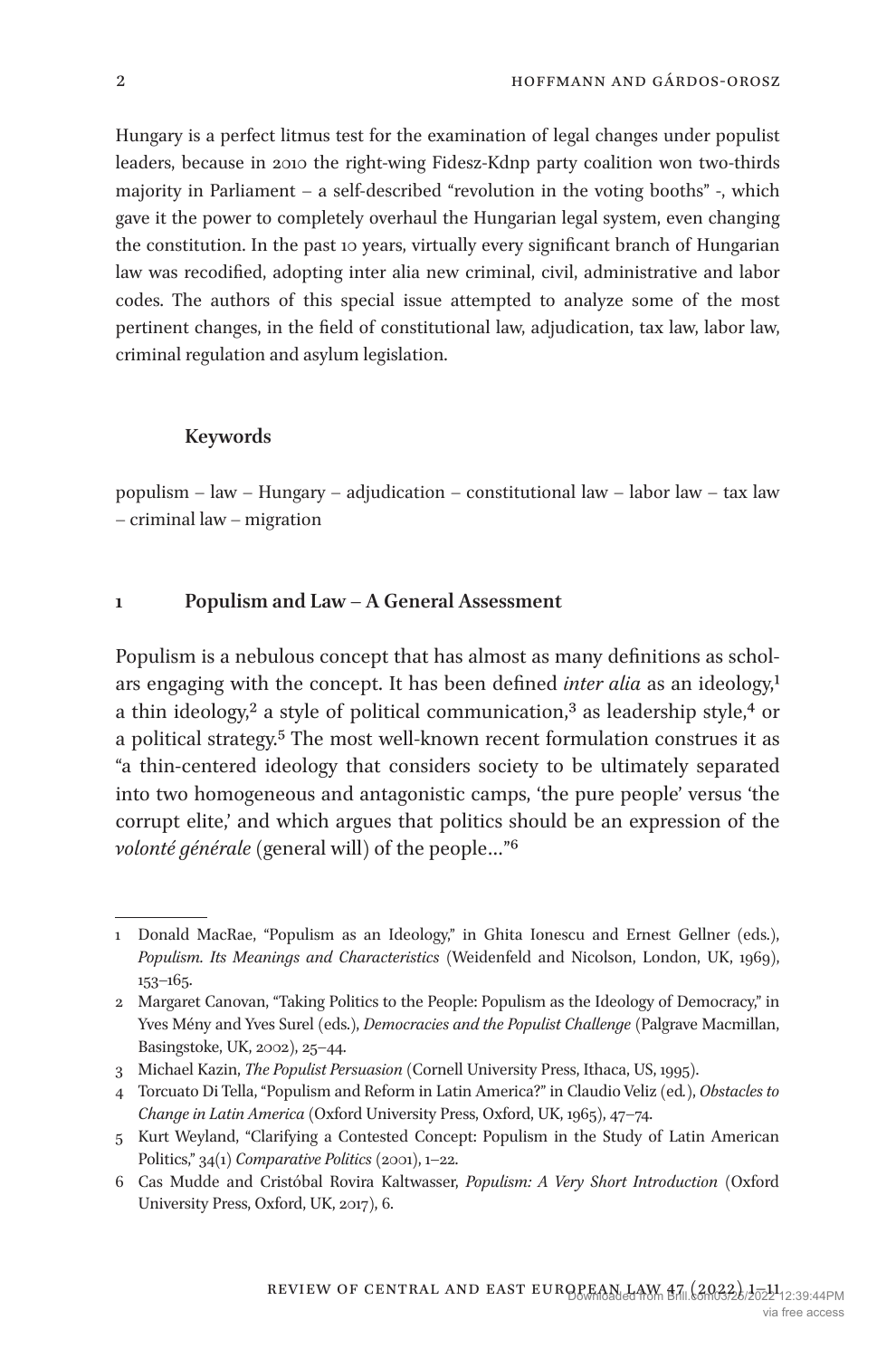Even though populism is undeniably a contested concept,<sup>7</sup> there is wide agreement concerning its core elements. For the purpose of this special issue, we define populism as a mode of political communication, centered on a Manichean logic of the struggle between 'the elite' and 'the people'. In this antagonistic relationship 'the people' represent the ultimate good, whose will the politicians should serve, while 'the elite' strive to frustrate popular sovereignty, i.e. the authentic will of the people. The concept of 'the people' and 'the elite' is thus characterized by both 'rhetorical usefulness and… conceptual obscurity',[8](#page-2-1) since 'the people' can be any part of the population united by some specific characteristics such as economic position, socio-cultural status or political affiliation or it can ultimately be the entire population of the country fighting against foreign influences that attempt to distort popular sovereignty with the help of some domestic collaborators. In this view, 'the people' represent the powerless majority and 'the elite' hold – unjust – power that has to be reclaimed for the benefit of 'the people' and thus only the populist politicians can be the legitimate representatives of 'the people'.[9](#page-2-2) Populist rhetoric, however, can use a wide range of different labels (such as 'ordinary people', 'common people' versus 'the establishment' or the 'deep state' etc.).[10](#page-2-3) Without a fixed discernible content, populism is extremely adaptable and can be combined with virtually any ideology[.11](#page-2-4) Needless to say, this results in the adoption of radically different populist policies in various countries in stark contrast to each other.

Populism has a paradoxical relationship with law[.12](#page-2-5) On the one hand, populist politicians generally oppose the liberal ideal of separating politics and law, i.e. accepting that legal rules should limit political power, claiming that it would impede the expression of the popular will[,13](#page-2-6) yet they use legal regulation as their most important instrument to implement their policies. Hence populists usually deny the substantive concept of the rule of law rooted in

<span id="page-2-0"></span><sup>7</sup> Weyland, *op.cit*. note 5.

<span id="page-2-1"></span><sup>8</sup> Margaret Canovan, *The People* (Polity Press, Cambridge, UK, 2005), 39.

<span id="page-2-2"></span><sup>9</sup> Jan-Werner Müller, *What Is Populism?* (University of Pennsylvania Press, Pennsylvania, US, 2016), 101.

<span id="page-2-3"></span><sup>10</sup> Benjamin De Cleen, "The Populist Political Logic and the Analysis of the Discursive Construction of 'the People' and 'the Elite'," in Jan Zienkowski and Ruth Breeze (eds), *Imagining the Peoples of Europe: Populist Discourses Across the Political Spectrum* (John Benjamins, Amsterdam, Netherlands, 2019), 19–42, at 30.

<span id="page-2-4"></span><sup>11</sup> Kirk A. Hawkins and Cristóbal Rovira Kaltwasser, "The Ideational Approach to Populism," 52(4) *Latin American Research Review* (2017), 513–528, at 514.

<span id="page-2-5"></span><sup>12</sup> Kim Lane Scheppele, "Authocratic Legalism," 85(2) *The University of Chicago Law Review* (2018), 547–583.

<span id="page-2-6"></span><sup>13</sup> Paul Blokker, "Populism as a Constitutional Project," 17(2) *International Journal of Constitutional Law* (2019), 536–553, at 539.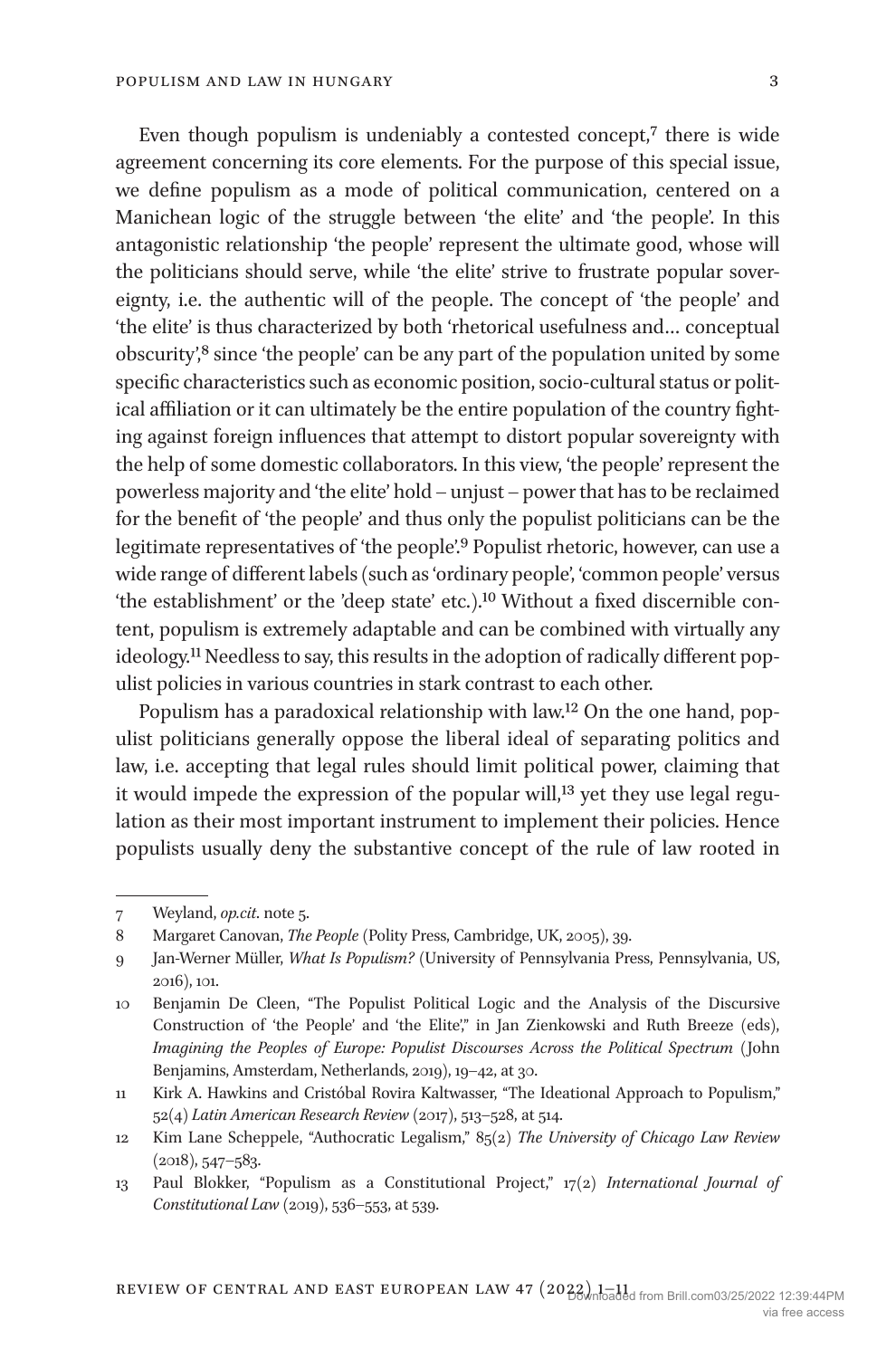normative commitments, focusing instead on formal procedural practices.[14](#page-3-0) With an adequate parliamentary majority this attitude can lead to the use of the weapon of exclusionary legalism – rewriting the constitutional framework to establish political hegemony.[15](#page-3-1)

The chameleonic nature of populism and its instrumentalist approach to law presents a special challenge for lawyers that try to assess its impact on the domestic legal system. Populist legislation, after all, is seemingly indistinguishable from legislation adopted under non-populist regimes as populist regimes always claim to strictly adhere to formal procedural requirements and often justify the dramatic overhaul of previous rules invoking foreign examples.<sup>[16](#page-3-2)</sup> However, populist legislation is characterized by the repeated emphasis of fulfilling populist ideals, therefore an enquiry of the effects of populism on the domestic legal system requires a contextual appraisal of the publicly declared intention of the legislator since the text of the normative regulation itself does not necessarily reveal whether the adopted laws were supposed to advance the genuine will of the people and/or fight against the unjust power of the elite. In this vein, increased criminalization, such as the introduction of 'three-strikes' regulations, i.e. that recidivists receive significantly higher punishment if they commit consecutive violent crimes, or expanded scope of self-defense, meaning for example that people can validly invoke self-defense when causing physical injury even if only property rights were violated, is a typical hallmark of punitive populism.[17](#page-3-3) Moreover, such phenomena might be observed in labor law, with the shibboleth of 'labor-based economy['18](#page-3-4) and the concurrent reduction of unemployment benefits, in tax law with the introduction of sectoral surtaxes,<sup>19</sup> or in immigration policies that severely restrict migration to 'protect the people'[.20](#page-3-6)

<span id="page-3-0"></span><sup>14</sup> Nicola Lacey, "Populism and the Rule of Law," 15(1) *Annual Review of Law and Social Science* (2019), 79–96, at 81.

<span id="page-3-1"></span><sup>15</sup> Kurt Weyland, "Latin-America's Authoritarian Drift: The Threat from the Populist Left," 24(3) *Journal of Democracy* (2013), 18–32, at 20–25.

<span id="page-3-2"></span><sup>16</sup> Ironically, at the same time populist politicians usually resist transnational and international norms as contrary to the will and interests of 'the people', which also leads to a decline of the incorporation of such norms in domestic legal discourse by courts. See Tamar Hostovsky Brandes, "International Law in Domestic Courts in an Era of Populism," 17(2) *International Journal of Constitutional Law* (2019), 576–596.

<span id="page-3-3"></span><sup>17</sup> See Miklós Hollán et al. in this special issue.

<span id="page-3-4"></span><sup>18</sup> See Sára Hungler in this special issue.

<span id="page-3-5"></span><sup>19</sup> See Márton Varju and Mónika Papp in this special issue.

<span id="page-3-6"></span><sup>20</sup> See Tamás Hoffmann in this special issue.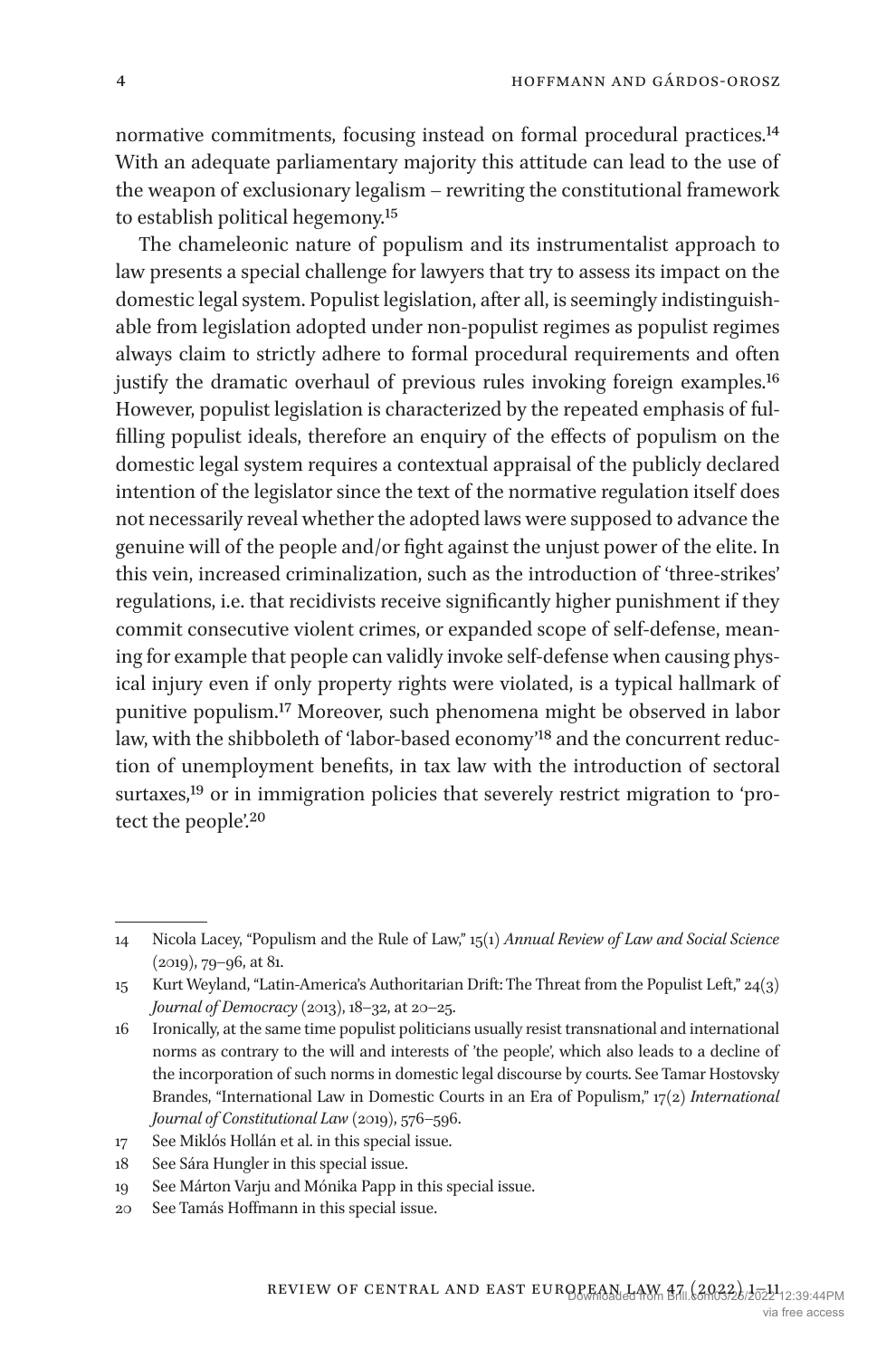#### **2 Populism and Law in Hungary**

Hungary is a perfect litmus test for the examination of legal changes under populist leaders, because in 2010 the right-wing Fidesz-KDNP party coalition won two-thirds majority in Parliament – a self-described "revolution in the voting booths" -, which gave it the power to completely overhaul the Hungarian legal system, even changing the constitution.[21](#page-4-0) With minor interruptions, the coalition managed to hold on to this majority in two successive parliamentary elections, therefore the populist party coalition could go beyond rhetoric and transform the legislation immediately as much as it desired, constantly invoking its moral authorization to fulfil the popular will.<sup>[22](#page-4-1)</sup> With the adoption of the Fundamental Law (the new constitution) in 2011, and nine subsequent amendments, the government majority had the freedom to easily implement into the legal system all the changes that it found necessary to establish a new legal regime reflecting populist considerations. In the past 10 years, virtually every significant branch of Hungarian law was recodified, adopting *inter alia* new criminal, civil, administrative and labor codes. The authors of this special issue attempted to analyze some of the most pertinent changes.

Zoltán Szente examines<sup>[23](#page-4-2)</sup> the impact of populist governance in Hungary on constitutional law since 2010. His chapter investigates whether the comprehensive and radical changes that took place during this time have been characterized by distinctive traits, ambitions and values that legal and political science scholarship attributes to populism and 'populist constitutionalism', above all anti-elitism, anti-institutionalism, anti-pluralism, the emphasis on popular sovereignty and direct democracy, and an instrumental conception of law. For this purpose, it examines the major changes in the constitutional rules and practice of sovereignty issues, the system of separation of powers, and fundamental rights. His final question is how the cumulative effects of these changes can be assessed. He concludes that the ambitious transformation of the institutional system followed prevailing political needs, rather than any ideological ends. The same is true for the changing approach of the fundamental rights. The new restrictions of basic rights and liberties did not really aim at realizing a specific political philosophy related to people's general welfare. Rights that could have interfered with the power or economic goals

<span id="page-4-0"></span><sup>21</sup> Gábor Attila Tóth (ed.), *Constitution for a Disunited Nation: On Hungary's 2011 Fundamental*  Law (CEU Press, Budapest, Hungary, 2012).

<span id="page-4-1"></span><sup>22</sup> On the importance of majoritarianism in populist policy-making see Ben Stanley, "The Thin Ideology of Populism," 13(1) *Journal of Political Ideologies* (2008), 95–110, at 104–105.

<span id="page-4-2"></span><sup>23</sup> In this special issue.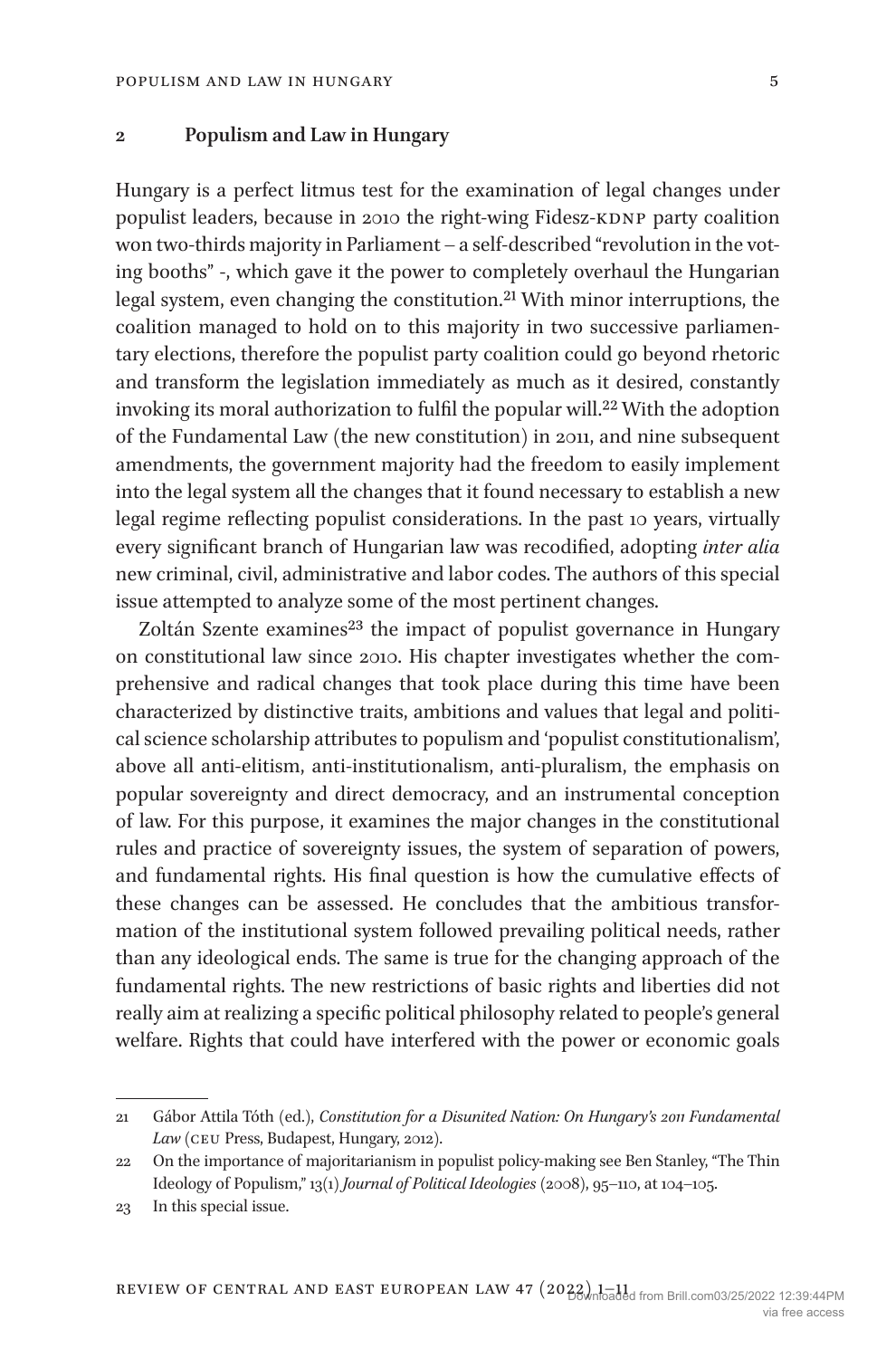and interests of the new political elite were curtailed while extension of certain rights were offered only to specific social groups rather than to the general public. Szente concludes that notwithstanding the constant invocation of the popular will, the Hungarian constitutional changes since 2010 do not serve the best interest of the general public, but form part of an authoritarian development where the constitutional decisions are taken in order to stabilize political power and support the loyal social and economic groups, the bedrock of the political power of the government.

Mátyás Bencze examines<sup>24</sup> the phenomenon emerging in the adjudication of Hungarian ordinary courts which can be labelled as 'everyday judicial populism'. Based on empirical scrutiny and a case study he argues that political populism of the Hungarian government has an indirect, but well-detectable impact on the judicial practice. On the one hand, governmental populism may generate a similar attitude on the part of the judiciary, implying that a good judge serves the people rather than being a black-letter lawyer. On the other hand, sometimes the government generate (through its media) huge public outcry in certain court cases, and judges take this outcry, as the 'vox populi', into consideration in their decision-making. According to Bencze, there are specific characteristics of everyday judicial populism in Hungary: (1) it appears in cases which got nation-wide publicity; (2) the government had a determined and openly communicated position on the legal/political issue at stake in the case; (3) the government represents its position as the 'will of the ordinary people'; (4) if the court complies with the governmental position, it often uses populist rhetoric in the justification of the judgement. While generally speaking populism is not necessarily an inherently negative phenomenon that must be expelled from adjudication and interpretation, "everyday judicial populism" represents a danger to judicial independence, as a strong political party or a government can manipulate the public mood in many ways according to its own political agenda.

Márton Varju and Papp Mónika's core thesis<sup>[25](#page-5-1)</sup> is that it is difficult to establish whether the system of special taxes in Hungary consist of populist measures, or are measures which implement the emerging mainstream consensus on corporate taxation (of multinationals). The paper argues that while the taxation policy objectives of the Hungarian measures may often seem reasonable, and may receive approval from legal fora, such as the cjeu, the potential legal hiatuses of their regulation leave the door open for their abusive and/

<span id="page-5-0"></span><sup>24</sup> In this special issue.

<span id="page-5-1"></span><sup>25</sup> In this special issue.

<span id="page-5-2"></span><sup>26</sup> In this special issue.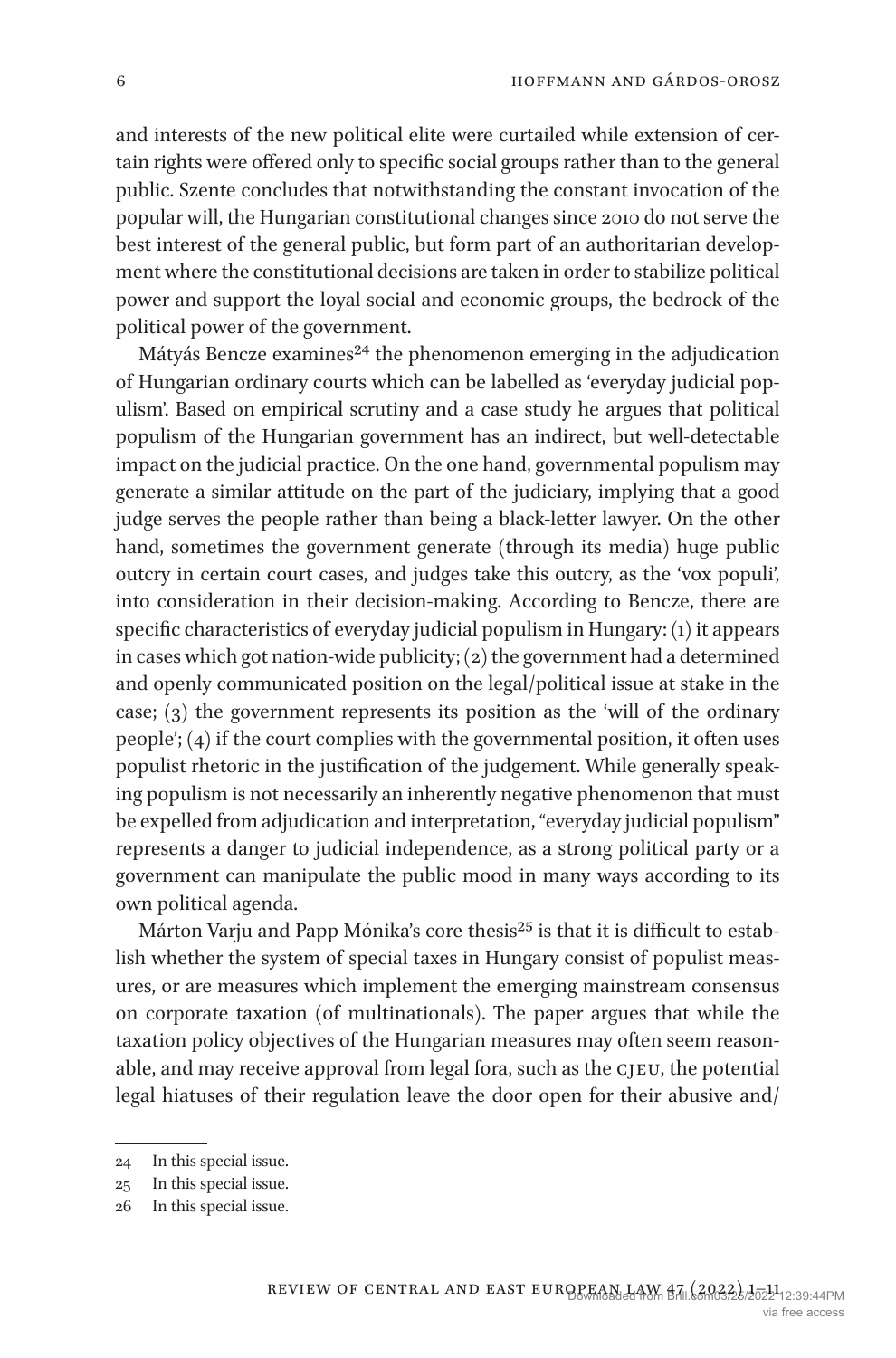or populist application, contrary to the already limited protection rule of law principles might proffer to restrict the taxation prerogatives of states.

Sára Hungler emphasizes<sup>26</sup> that the landslide victory allowed the Fidesz-KDNP coalition to re-codify the social and labor fields as well, catering for more flexibility while removing substantial elements of security. A new vision of 'illiberal democracy' marked the end of the welfare state, and one of the central elements of the political discourse was to create a labor-based society. This new direction was anchored in the Fundamental Law of Hungary, stating that "everyone shall be obliged to contribute to the enrichment of the community through his or her work, in accordance with his or her abilities and potential. Hungary shall strive to create the conditions that ensure that everyone who is able and willing to work has the opportunity to do so.["27](#page-6-0) The Labor Code adopted in 2012 further paved the road for the 'workfarist' regime and brought in a wide range of deregulations and increased labor market flexibility, while severely curtailed collective labor rights.

Even though Hungary's economic performance has been quite strong in the past years, the populist turn continued to build a new model for the welfare state, characterized by social disinvestment, which is rooted in the neoliberal scheme. Unemployment benefits were minimized, and compulsory public works programs were introduced. The overall social spending has been cut drastically since 2010; social assistance schemes have been terminated. Self-responsibility became the guiding principle in social policy as well, replacing collective protection by individualistic and often punitive schemes. Fundamental elements of democratic control like participation or trade union rights were largely eliminated to cement the executive power of the coalition. Social dialogue in Hungary does not fulfil its role for numerous reasons neither on national, and sectoral, nor on workplace level.

Miklós Hollán, Zsolt Boda, Attila Bartha, and Mihály Tóth describ[e28](#page-6-1) the impact of punitive populism on the new Hungarian criminal regulation, such as the introduction of "three-strikes", whole life sentences, the lowering of age limit of criminal responsibility, or the criminalization of homelessness. A representative empirical study conducted by the authors found that there is strongly punitive attitude in the Hungarian public opinion that favors criminalization and consequently the penal populist attitude of the Hungarian government is met with approval. Actually, while several measures of this new Criminal Code are stricter than those of its antecedents, some of the measures are arguably instances of window dressing to satisfy those who demand stricter controls.

<span id="page-6-0"></span><sup>27</sup> Fundamental Law Article xii paras (1) and (2).

<span id="page-6-1"></span><sup>28</sup> In this special issue.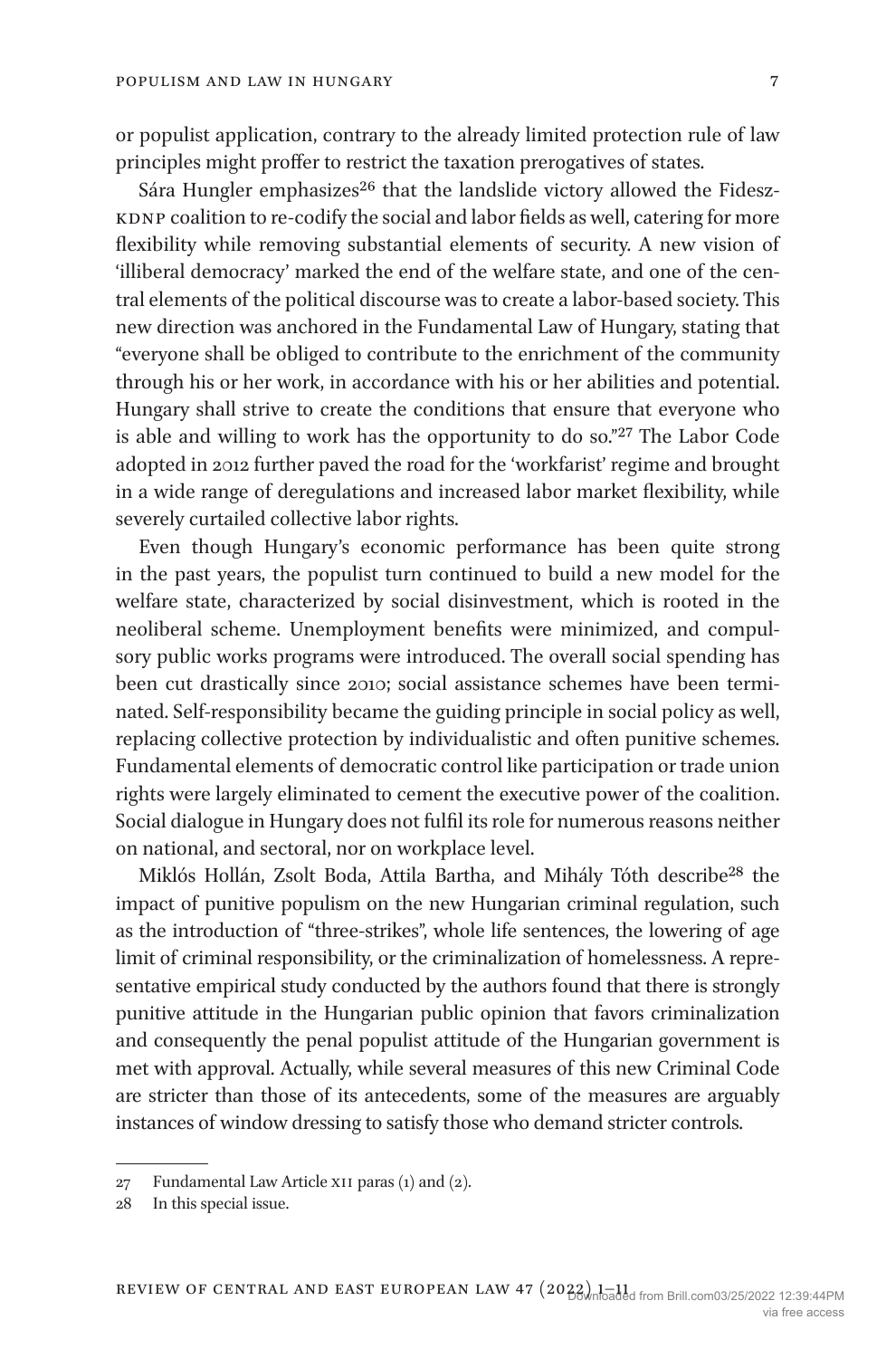Finally, Tamás Hoffmann demonstrates<sup>29</sup> how the *par excellence* populist portrayal of migrants as a threat to the Hungarian people and Western civilization itself led to drastic restriction of the asylum procedure, eventually almost completely denying asylum-seekers from international protection. While these changes are arguably contrary to international and European law obligations, the government always emphasizes Hungary's strict adherence to international standards and implements international judicial decisions but concurrently introduces new constraints that lead to the same result. This attitude could only be countered by European Union institutions, if they proclaimed that the Hungarian legislation is contrary to the principle of good faith as it clearly aims at denying the right to asylum, however, the Hungarian attitude ultimately conforms with the general European asylum policy of restricting irregular migration into the EU and thus the current situation is actually reconcilable with European asylum policies.

#### **3 Conclusion**

The last few years have seen a significant rise in publications which analyze the legal effects of political populism. So far, however, descriptive and comparative studies have dominated the field, with relatively few independent theoretical works focusing on the European experience.<sup>30</sup> Recently, a number of new studies have been published which are aimed at the protection of liberal democracy, or examine its prospects, or recommend ways to stop its erosion.[31](#page-7-2) Different terminologies were proposed to describe the state, in addition

<span id="page-7-0"></span><sup>29</sup> In this special issue.

<span id="page-7-1"></span><sup>30</sup> Zoltán Szente, "Populism and Populist Constitutionalism," in Fruzsina Gárdos-Orosz and Zoltán Szente (eds.), *Populist Challenge to Constitutional Interpretation in Europe* (Routledge, London, UK, 2021), 3–28. David Landau, "Populist Constitutions," 85(2) *University of Chicago Law Review* (2018), 521–543; Bojan Bugaric, "The Two Faces of Populism, Between Authoritarian and Democratic Populism," 20(3) *German Law Journal* (2019), 390–400; Paul Blokker, *New Democracies in Crisis? A Comparative Constitutional Study of the Czech Republic, Hungary, Poland, Romania and Slovakia* (Routledge, London, UK, 2014), 1–216; Jan-Werner Müller, "Populism and Constitutionalism," in Cristóbal Rovira Kaltwasser, Paul Taggart, Paulina Ochoa Espejo and Pierre Ostiguy (eds.), *The Oxford Handbook of Populism* (Oxford, Oxford University Press, 2017), 590–606; Gábor Halmai, "Populism, Authoritarianism and Constitutionalism," 20(3) *German Law Journal* (2019), 296–313; Gábor Attila Tóth, "Constitutional Markers of Authoritarianism," 11(2) *Hague Journal on the Rule of Law* (2019), 37–61; Tímea Drinóczi and Agnieszka Bień-Kacała, "Illiberal Constitutionalism: The Case of Hungary and Poland," 20(8) *German Law Journal* (2019), 1140-1166.

<span id="page-7-2"></span><sup>31</sup> See e.g. Tom Ginsburg and Aziz Z. Huq, *How to Save Constitutional Democracy?* (University of Chicago Press, Chicago, US, 2018).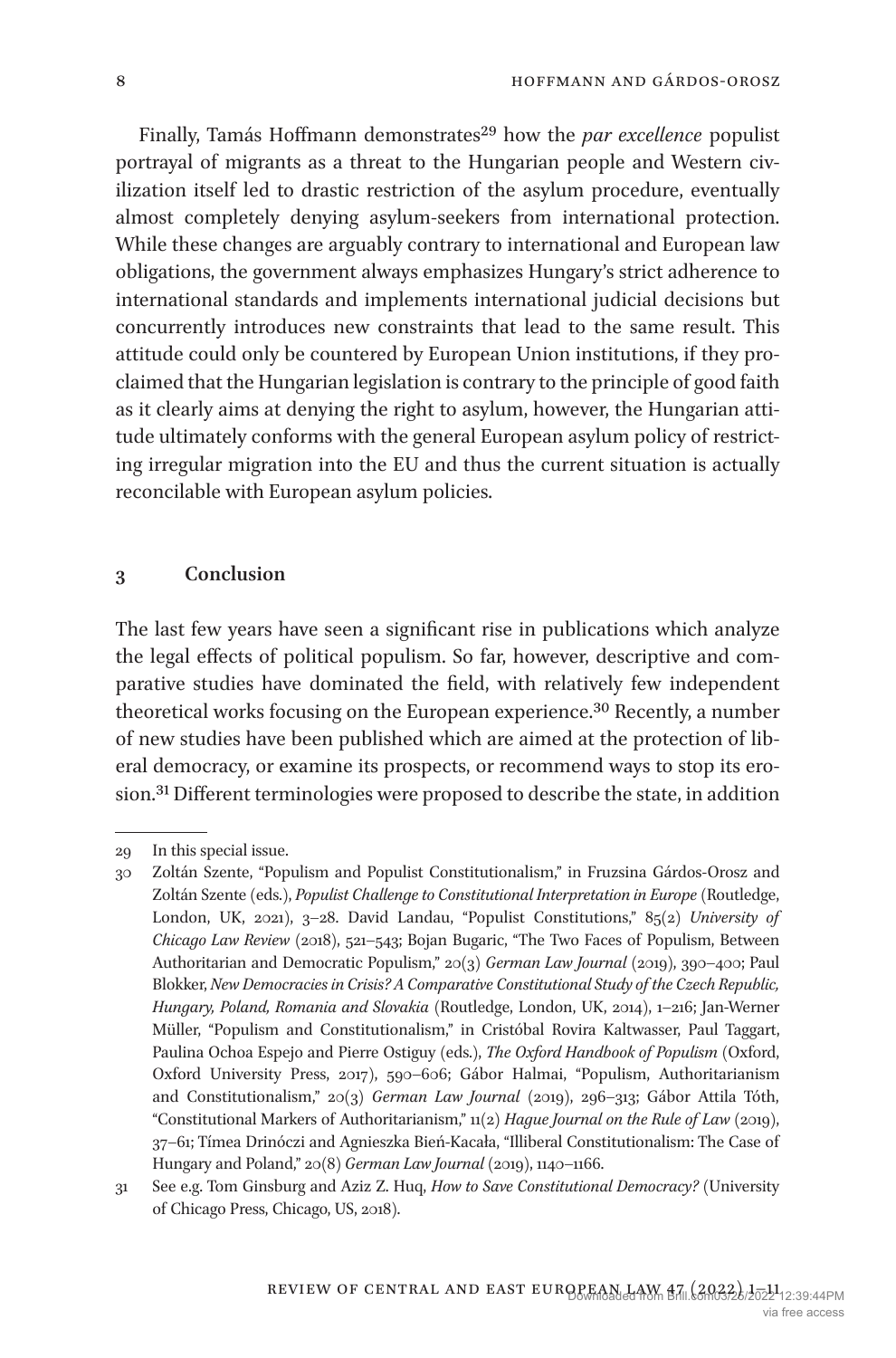to populist state or illiberal state, the so-called 'hybrid regime' introduced by Steven Levitsky and Lucan A. Way;<sup>32</sup> concentrating primarily on the aspect of democratic change.

Populist claims emerge within a constitutional democracy. Although scholarship usually contrasts liberal claims with illiberal ones,<sup>33</sup> and populist claims with non-populist claims etc., the elements of the populist legal system are difficult to identify, because even in states like Hungary, where the populist government has had a two thirds constitution making majority since 2010 – the solutions are sometimes apparently invisible. Populist constitutionalism and populist legislation are not written on a blank piece of paper but often appear between the lines of written constitutional and other legal texts. It is not always obvious what constitutes a new element of the new populist legal system. As the concept develops within the framework of liberal democracy and transforms it step by step, the analysis needs time before we can describe the entire legal change in a specific country. This methodological difficulty could be solved by restricting the analysis to some elements and assessing whether it is plausible (suitable to the legal system) in a constitutional democracy governed by the rule of law. By building a structure from the elements that do not appear to be plausible in an established constitutional democracy's legal system, we will finally be able to define populist legality as something different from classical rule of law constitutionalism. Using this methodological approach this special issue examines the very different segments of the legal system, from penal law through labor law to constitutional law and specifically the interaction of the different segments and cumulative effects.

In spite of its uncertain content, populism is a good framework for the analysis of the criticism levelled at the rule of law state,<sup>34</sup> because it refers to a claim to alter or to change the classical concept of the rule of law based legality. Populists want to make a difference, no matter in what direction; right or left, 35

<span id="page-8-0"></span><sup>32</sup> Steven Levitsky and Lucan A. Way, *Competitive Authoritarianism, Hybrid Regimes after the Cold War* (Cambridge University Press, Cambridge, UK, 2010); Lucan A. Way, *Pluralism by Default, Weak Autocrats and the Rise of Competitive Politics* (Johns Hopkins University Press, Baltimore, US, 2015).

<span id="page-8-1"></span><sup>33</sup> Attila Bartha, Zsolt Boda and Dorottya Szikra, "When Populist Leaders Govern: Conceptualising Populism in Policy Making," 8(3) *Politics and Governance* (2020), 71–81.

<span id="page-8-2"></span><sup>34</sup> David Art, *Inside the Radical Right: The Development of Anti-immigration Parties in Western Europe* (Cambridge University Press, Cambridge, 2011).

<span id="page-8-3"></span><sup>35</sup> Mark Tushnet and Bojan Bugaric, "Populism and Constitutionalism: An Essay on Definitions and Their Implications" (April 21, 2020). *Harvard Public Law Working Paper* No. 20-17.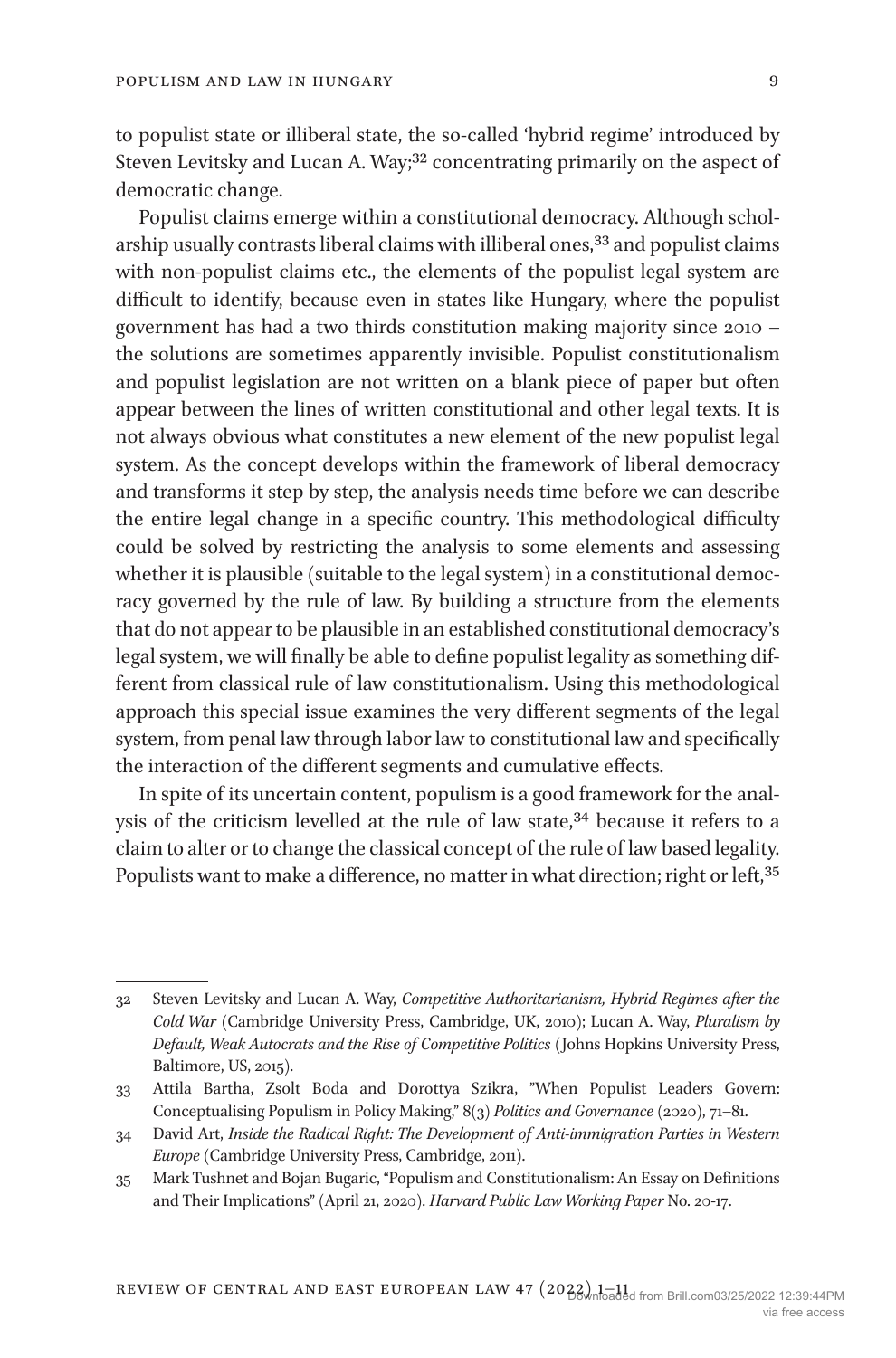for<sup>[36](#page-9-0)</sup> or against the classic democratic values.<sup>[37](#page-9-1)</sup> Building populism step by step, we will see in this special issue what kind of populism was created in Hungary by analyzing significant fragments of the legal system to get the full picture at the end is, of course, already applied in legal scholarship and in political science, but has never been used to assess the populism case of Hungary.

As Balaguer Callejon aptly explains, there is an unresolvable tension between the populist idea and constitutionalism, because constitutionalism is based on the idea of pluralism with regard to the nation – the people -, and on the inherent limitation of majority opinion, while populists usually demand that the will of the majority triumphs, and if populists obtain authority over the state they implement this will in the forms of constitutions, constitutional amendments and other legal norms[.38](#page-9-2) Even if we fully agree with this approach, it is a further question whether the legal change in its effect or at least in a normative sense furthers the interests of the voting majority, or populism remains an empty slogan of the populist elites in power.

The reinterpretation of the general ideas of the republic is often mentioned as a *per se* populist phenomenon. One might invoke the famous aphorism of Abraham Lincoln: 'A Government of the people, by the people, and for the people['39](#page-9-3) to reflect on the notion of popular sovereignty as the basis of the democratic order. In relation to this, the phrase 'Give the Government back to the people' is often heard as a criticism of liberal democracy during constitutional transformations. However, even if we might accept the legitimacy of this classical populist claim, our contributors to this special issue explore the misuse of this idea in order to build such a centralized regime where all branches of the state power are deferent to the Government majority's goals and where the regulation of certain sectors as the labor market, economic market are transformed in order to serve specific, particular interests often independently from the voting majority's concerns.

In relation to Hungary, Prime Minister Viktor Orbán, in a speech in July 2014 openly expressed his views about the policy objectives of the government. While praising Singapore, China, India, Turkey, and Russia as 'making [their] nations successful', and as the new "stars of international relations, he said that

<span id="page-9-0"></span><sup>36</sup> John Batt, "American Legal Populism: A Jurisprudential and Historical Narrative, Including Reflections on Critical Legal Studies," 22(3) *Northern Kentucky Law Review* (1995), 651–762.

<span id="page-9-1"></span><sup>37</sup> Paul Blokker, "Populist Constitutionalism," in Carlos de la Torre (ed.), *Routledge Handbook of Global Populism* (Routledge, London, UK, 2017), 113–127.

<span id="page-9-2"></span><sup>38</sup> Fransisco Balaguer Callejon, "Constitutional Interpretation and Populism in Contemporary Spain," in Fruzsina Gárdos-Orosz and Zoltán Szente (eds.), *Populist Challenge to Constitutional Interpretation in Europe* (Routledge, London, UK, 2021) 217**–**232.

<span id="page-9-3"></span><sup>39</sup> See the text at [https://www.history.com/topics/american-civil-war/gettysburg-address#](https://www.history.com/topics/american-civil-war/gettysburg-address#section_4) [section\\_4.](https://www.history.com/topics/american-civil-war/gettysburg-address#section_4)